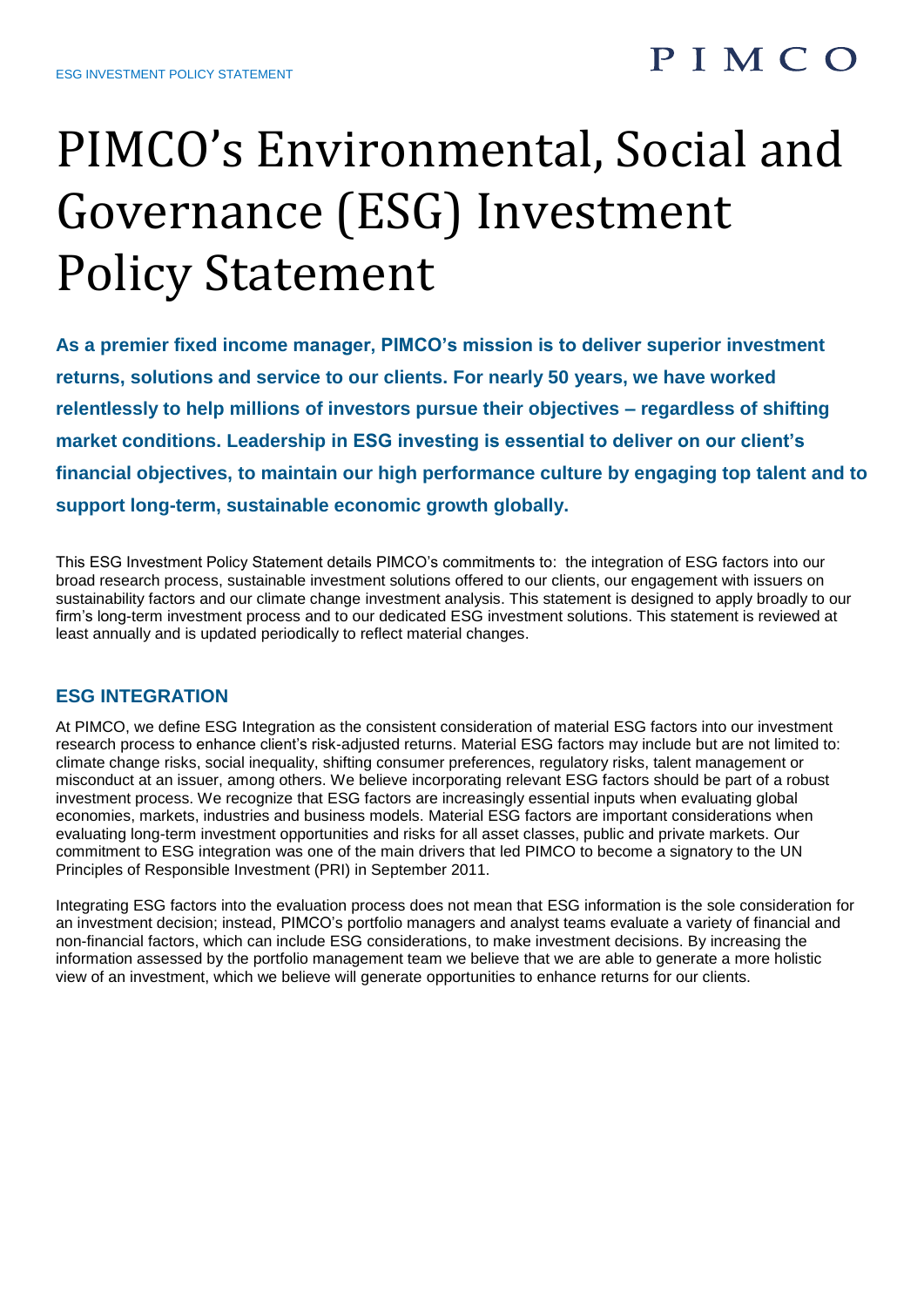## PIMCO

#### **PIMCO'S ESG PORTFOLIO SOLUTIONS**

Portfolios dedicated to ESG principles don't need to be one-size-fits-all. Certain clients desire portfolios that seek to deliver strong risk-adjusted returns and sustainability objectives, like reduced carbon footprint, active engagement with issuers, meaningful green bond allocations and a tilt toward high quality ESG issuers. For those clients, PIMCO launched a suite of dedicated ESG offerings that seeks to deliver attractive investment returns while also achieving positive ESG outcomes through its investments. The ESG dedicated portfolios build on PIMCO's nearly 50-year core investment processes, while actively incorporating the sustainability objectives of our clients. Clients around the world define their ESG objectives differently – and that customization is important. At PIMCO, we are eager to partner together with clients to identify and deliver sustainability objectives that fit with their specific needs. For a broad group of clients in the context of our ESG commingled fund offerings, PIMCO has built ESG portfolios on three guiding principles:

- **Exclude:** We exclude issuers fundamentally misaligned with sustainability principles both by governing terms and in practice. Our exclusions process is overseen by the PIMCO ESG Exclusions Group.
- **Evaluate:** Using our proprietary and independent ESG scoring system, we seek to optimize portfolios to emphasize companies in each industry with leading ESG practices, limited carbon footprint and high quality green bond frameworks. Members of PIMCO's global research team are responsible for assigning ESG scores to each of the issuers under their coverage in collaboration with our dedicated ESG analysts and ESG scores are augmented by insights from PIMCO's engagement activities.
- **Engage**: We believe that collaborating with and allocating capital toward issuers willing to improve the sustainability of their business practices can generate a greater ESG impact than simply excluding issuers with poor ESG metrics and favouring those with strong metrics. We conduct engagement based on opportunities that we believe will have the most significant impact unique to each issuer. We encourage alignment of business activities with the SDGs, including via green / sustainable bond issuance and we track progress over time.

#### **ENGAGEMENT PHILOSOPHY**

As one of the largest bondholders in the world, PIMCO has a large and important platform to engage with issuers to drive meaningful change on sustainability dimensions. Engagement is an essential tool for delivering impact in ESG investing. We believe that ESG investing is not only about partnering with issuers that already demonstrate a deeply unified approach to ESG, but also about engaging with those with less advanced sustainability practices. This can be a direct way for PIMCO to influence positive changes that may benefit all stakeholders, including investors, employees, society and the environment.

We aim to have an industry leading engagement program within fixed income asset managers. By investing across a diverse asset class and group of issuers – including corporates, municipalities, sovereigns and others – we believe PIMCO is ideally positioned to drive greater change than through exclusions or evaluations alone. In our experience we have found that our collaborative engagement approach has the potential to result in tangible, positive changes in certain companies given the strength and history of our platform.

PIMCO credit research analysts engage regularly with the issuers that they cover, for example in the corporate space discussing topics with company management teams related to corporate strategy, leverage, and balance sheet management, as well as ESG-related topics such as climate change targets and environmental plans, human capital management, and board qualifications and composition.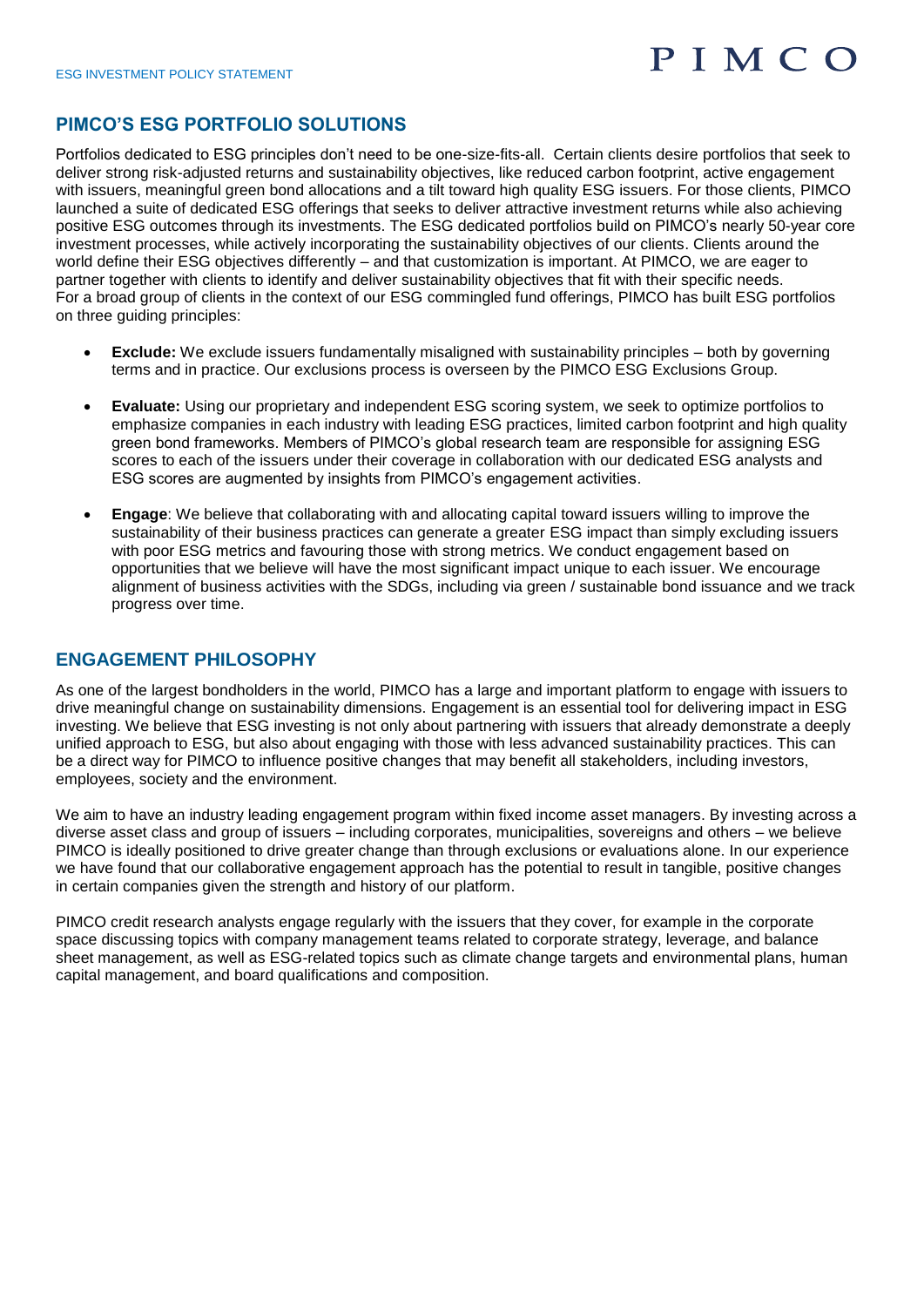<u>.</u>

# PIMCO

#### **CLIMATE CHANGE PRACTICE**

PIMCO recognizes that climate change will likely have a profound impact on the global economy, financial markets and issuers. We have developed tools and methods that seek to incorporate over time material climate risk evaluations in our investment research processes.

Details on PIMCO's broad climate research approach:

- When evaluating climate-related risks and opportunities of specific sectors and issuers, we typically begin with two broad categories: 1) transition risk (e.g., tighter regulations on carbon emissions) and 2) physical risks (e.g., how the rising intensity and frequency of extreme weather events affects critical assets and natural resources used by the issuer).
- In ESG portfolio solutions, the insights these tools provide are designed to provide material information to portfolio managers to better manage and mitigate climate-related credit risks and assess portfolios alignment with the Paris Agreement targets 1).
- We explore climate change in the context of broader sustainability risk and are supportive of the Sustainable Development Goals (SDGs) as the reference framework to assess these wide-ranging risks, e.g. biodiversity, water scarcity, human and labor rights.
- We also seek to engage with issuers on innovative debt issuance opportunities to advance the Paris Agreement and the SDGs

In sum, we support the recommendations of the Taskforce on Climate-related Disclosure (TCFD) and engage with issuers – across corporates, sovereigns and others – to encourage enhanced disclosure on climate change, biodiversity, and the SDGs, including their efforts to advance the underlying goals, such as those of the Paris Agreement. We will continue to devote PIMCO resources to build climate investment solutions for our clients globally.

For more information about PIMCO's ESG Investing capabilities, please review our latest Annual Report [here.](https://www.pimco.com/en-us/investments/esg-investing/?showsplash=1)

For more information about PIMCO's Corporate Responsibility platform, please review [here.](https://global.pimco.com/en-gbl/our-firm/purpose)

<sup>&</sup>lt;sup>1</sup> The Paris Agreement is the global accord to limit the global temperature rise by year 2100 to 1.5°C – 2°C above preindustrial levels